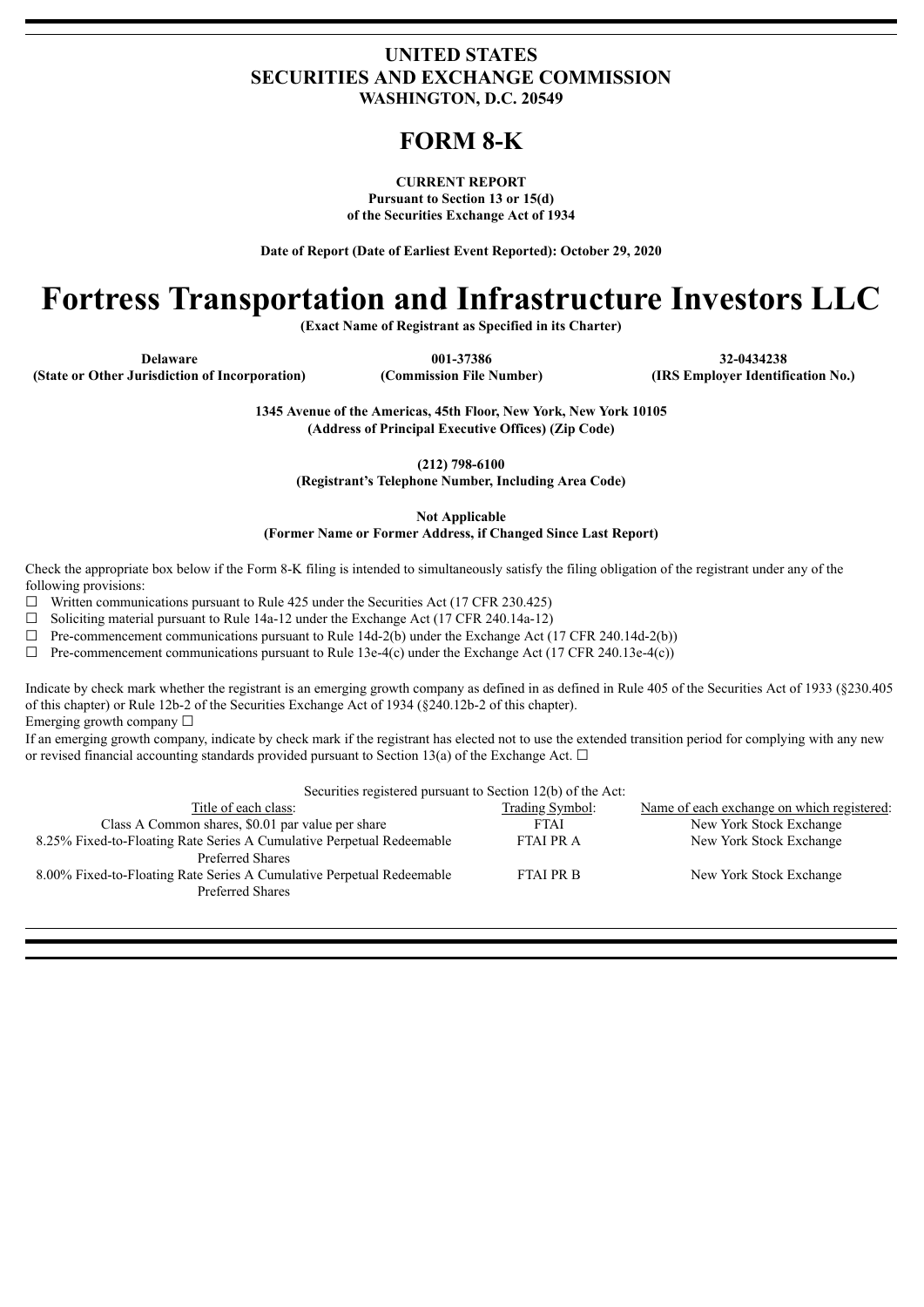#### **Item 2.02. Results of Operations and Financial Condition.**

On October 29, 2020, the Company issued a press release announcing the Company's results for its fiscal quarter ended September 30, 2020. A copy of the Company's press release is attached to this Current Report on Form 8-K (the "Current Report") as Exhibit 99.1 and is incorporated herein solely for purposes of this Item 2.02 disclosure.

This Current Report, including the exhibit attached hereto, is being furnished and shall not be deemed to be filed for purposes of Section 18 of the Securities Exchange Act of 1934, as amended (the "Exchange Act"), or otherwise subject to the liabilities of that section, nor shall it be incorporated by reference into any of the Company's filings under the Securities Act of 1933, as amended, or the Exchange Act, unless expressly set forth as being incorporated by reference into such filing.

#### **Item 9.01 Financial Statements and Exhibits. (d) Exhibits.**

| Exhibit<br><b>Number</b> | <b>Description</b>                                                                                        |
|--------------------------|-----------------------------------------------------------------------------------------------------------|
| 99.1                     | Press release, dated October 29, 2020, issued by Fortress Transportation and Infrastructure Investors LLC |
| 104                      | Cover Page Interactive Data File - the cover page XBRL tags are embedded within the Inline XBRL document  |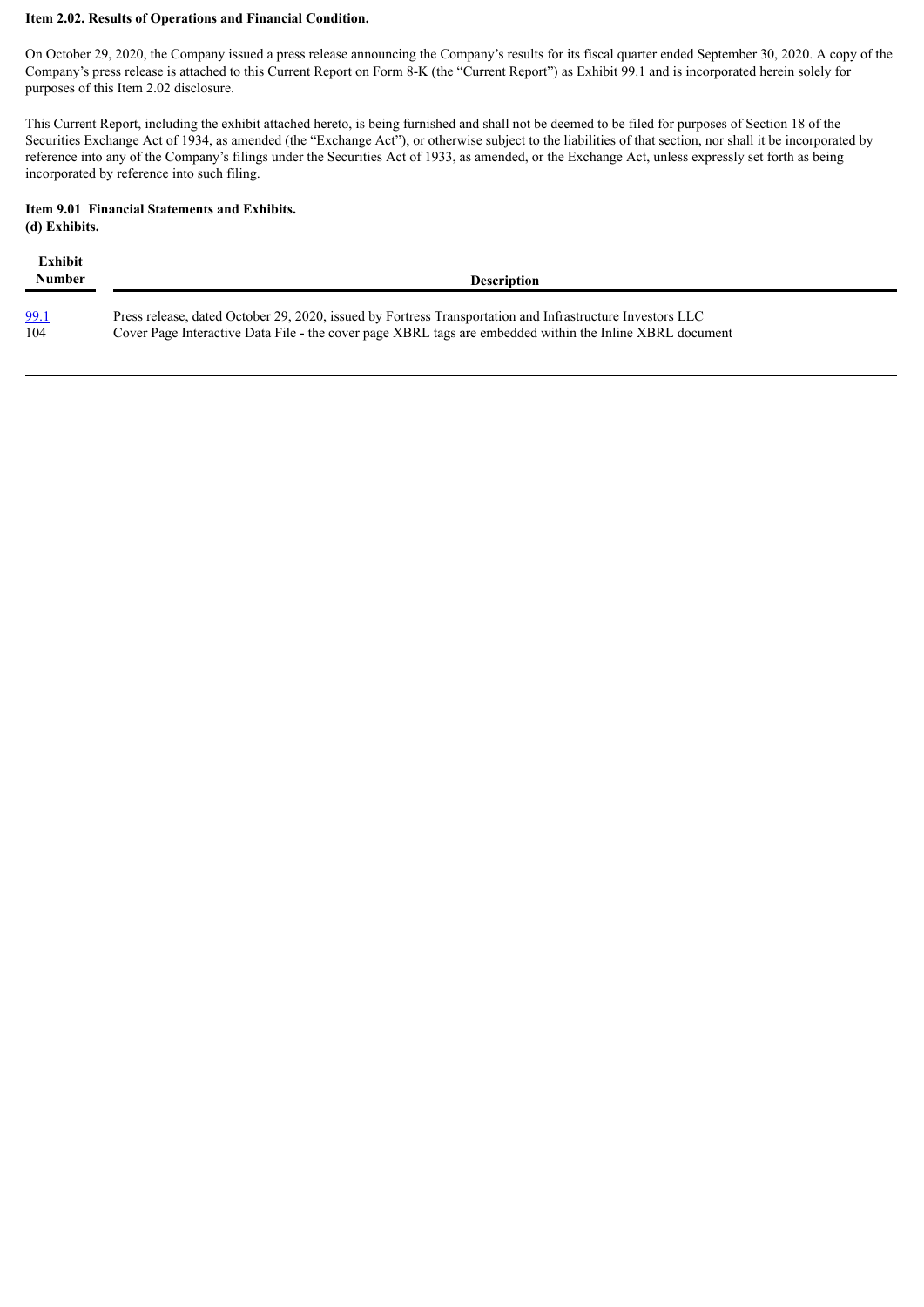#### **SIGNATURE**

Pursuant to the requirements of the Securities Exchange Act of 1934, the registrant has duly caused this report to be signed on its behalf by the undersigned hereunto duly authorized.

> FORTRESS TRANSPORTATION AND INFRASTRUCTURE INVESTORS LLC

By: /s/ Eun Nam

Name: Eun Nam

Title: Chief Accounting Officer

Date: October 29, 2020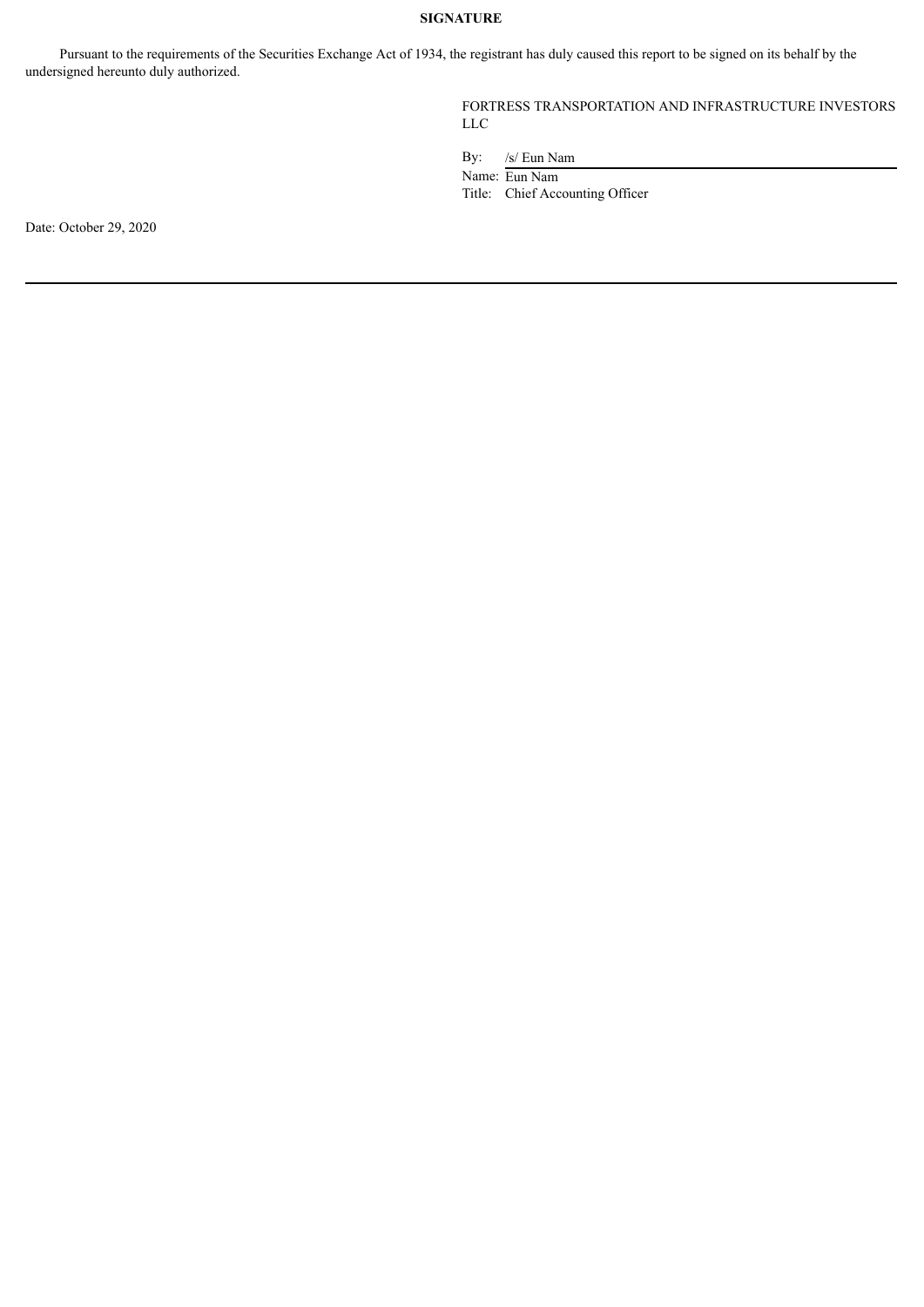<span id="page-3-0"></span>

#### **PRESS RELEASE**

#### *FTAI Reports Third Quarter 2020 Results, Dividend of \$0.33 per Common Share*

NEW YORK, [October 29, 2020] – Fortress Transportation and Infrastructure Investors LLC (NYSE:FTAI) (the "Company" or "FTAI") today reported financial results for the third quarter 2020. The Company's consolidated comparative financial statements and key performance measures are attached as an exhibit to this press release.

#### **Financial Overview**

| <i>(in thousands, except per share data)</i>   |   |          |
|------------------------------------------------|---|----------|
| <b>Selected Financial Results</b>              |   | O3'20    |
| Net Cash Used in Operating Activities          |   | (16,259) |
| Net Loss Attributable to Shareholders          | S | (25,958) |
| Basic and Diluted Loss per Common Share        |   | (0.30)   |
|                                                |   |          |
| Funds Available for Distribution ("FAD") $(1)$ | S | 39.856   |
| Adjusted EBITDA $(1)$                          |   | 58,636   |

(1) For definitions and reconciliations of non-GAAP measures, please refer to the exhibit to this press release.

For the third quarter of 2020, total FAD was \$39.9 million. This amount includes \$74.5 million from our aviation leasing portfolio, offset by \$(0.3) million from our infrastructure business and \$(34.3) million from corporate and other.

#### **Third Quarter 2020 Dividends**

On October 29, 2020, the Company's Board of Directors (the "Board") declared a cash dividend on its common shares of \$0.33 per share for the quarter ended September 30, 2020, payable on November 30, 2020 to the holders of record on November 16, 2020.

Additionally, on October 29, 2020, the Board declared cash dividends on its Fixed-to-Floating Rate Series A Cumulative Perpetual Redeemable Preferred Shares ("Series A Preferred Shares") and Fixed-to-Floating Rate Series B Cumulative Perpetual Redeemable Preferred Shares ("Series B Preferred Shares") of \$0.51563 and \$0.50000 per share, respectively, for the quarter ended September 30, 2020, payable on December 15, 2020 to the holders of record on December 1, 2020.

#### **Additional Information**

For additional information that management believes to be useful for investors, please refer to the presentation posted on the Investor Relations section of the Company's website, www.ftandi.com, and the Company's Quarterly Report on Form 10-Q, when available on the Company's website. Nothing on the Company's website is included or incorporated by reference herein.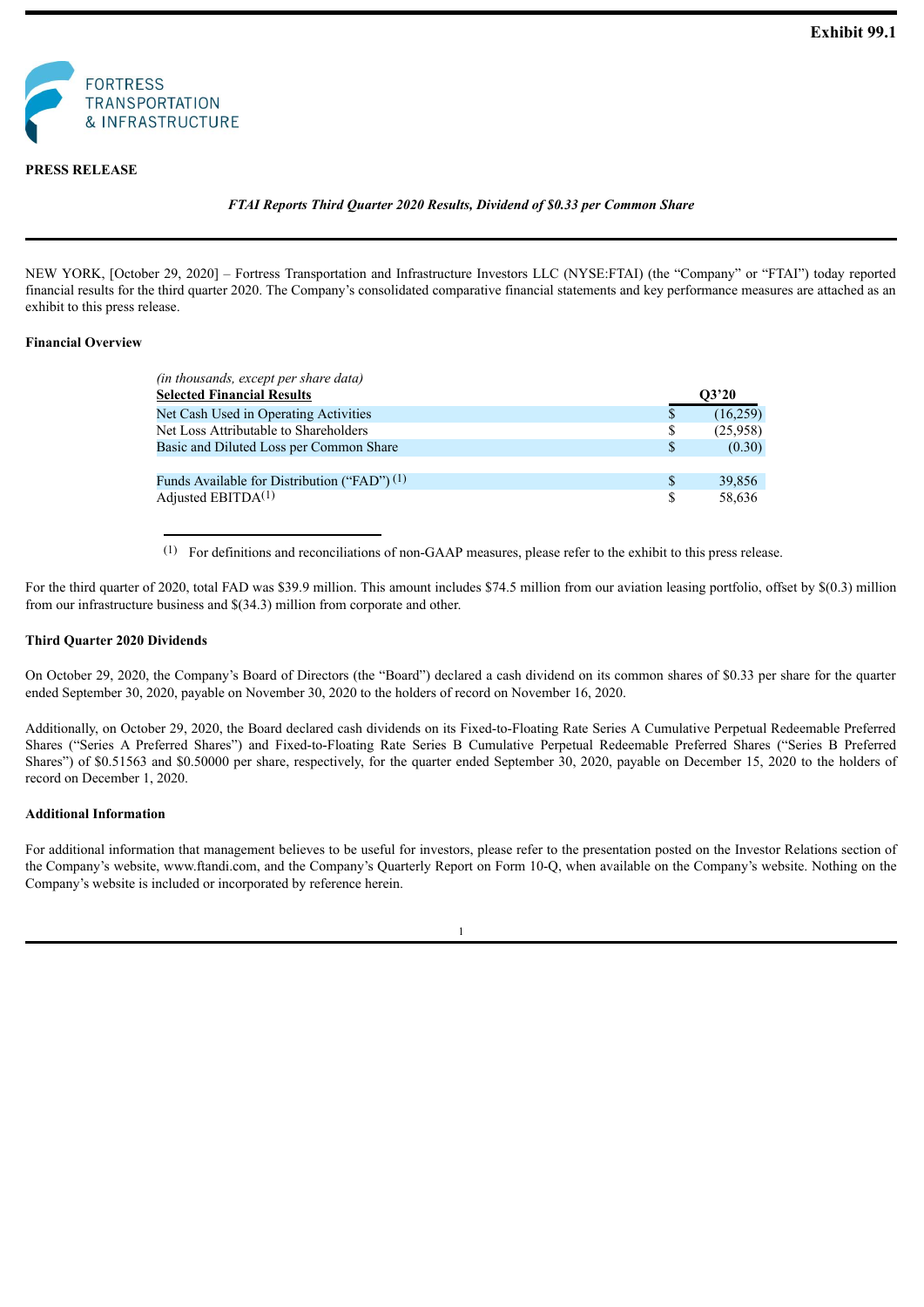#### **Conference Call**

The Company will host a conference call on Friday, October 30, 2020 at 8:00 A.M. Eastern Time. The conference call may be accessed by dialing (877) 447-5636 (from within the U.S.) or (615) 247-0080 (from outside of the U.S.) ten minutes prior to the scheduled start of the call; please reference "FTAI Third Quarter 2020 Earnings Call." A simultaneous webcast of the conference call will be available to the public on a listen-only basis at www.ftandi.com.

Following the call, a replay of the conference call will be available after 12:00 P.M. on Friday, October 30, 2020 through 10:30 A.M. Friday, November 6, 2020 at (855) 859-2056 (from within the U.S.) or (404) 537-3406 (from outside of the U.S.), Passcode: 8578125.

#### **About Fortress Transportation and Infrastructure Investors LLC**

Fortress Transportation and Infrastructure Investors LLC owns and acquires high quality infrastructure and equipment that is essential for the transportation of goods and people globally. FTAI targets assets that, on a combined basis, generate strong and stable cash flows with the potential for earnings growth and asset appreciation. FTAI is externally managed by an affiliate of Fortress Investment Group LLC, a leading, diversified global investment firm.

#### **Cautionary Note Regarding Forward-Looking Statements**

Certain statements in this press release may constitute forward-looking statements within the meaning of the Private Securities Litigation Reform Act of 1995. These statements are based on management's current expectations and beliefs and are subject to a number of trends and uncertainties that could cause actual results to differ materially from those described in the forward-looking statements, many of which are beyond the Company's control. The Company can give no assurance that its expectations will be attained and such differences may be material. Accordingly, you should not place undue reliance on any forward-looking statements contained in this press release. For a discussion of some of the risks and important factors that could affect such forward-looking statements, see the sections entitled "Risk Factors" and "Management's Discussion and Analysis of Financial Condition and Results of Operations" in the Company's most recent Annual Report on Form 10-K and Quarterly Reports on Form 10-Q, which are available on the Company's website (www.ftandi.com). In addition, new risks and uncertainties emerge from time to time, and it is not possible for the Company to predict or assess the impact of every factor that may cause its actual results to differ from those contained in any forward-looking statements. Such forward-looking statements speak only as of the date of this press release. The Company expressly disclaims any obligation to release publicly any updates or revisions to any forwardlooking statements contained herein to reflect any change in the Company's expectations with regard thereto or change in events, conditions or circumstances on which any statement is based. This release shall not constitute an offer to sell or the solicitation of an offer to buy any securities.

#### **For further information, please contact:**

Alan Andreini Investor Relations Fortress Transportation and Infrastructure Investors LLC (212) 798-6128 aandreini@fortress.com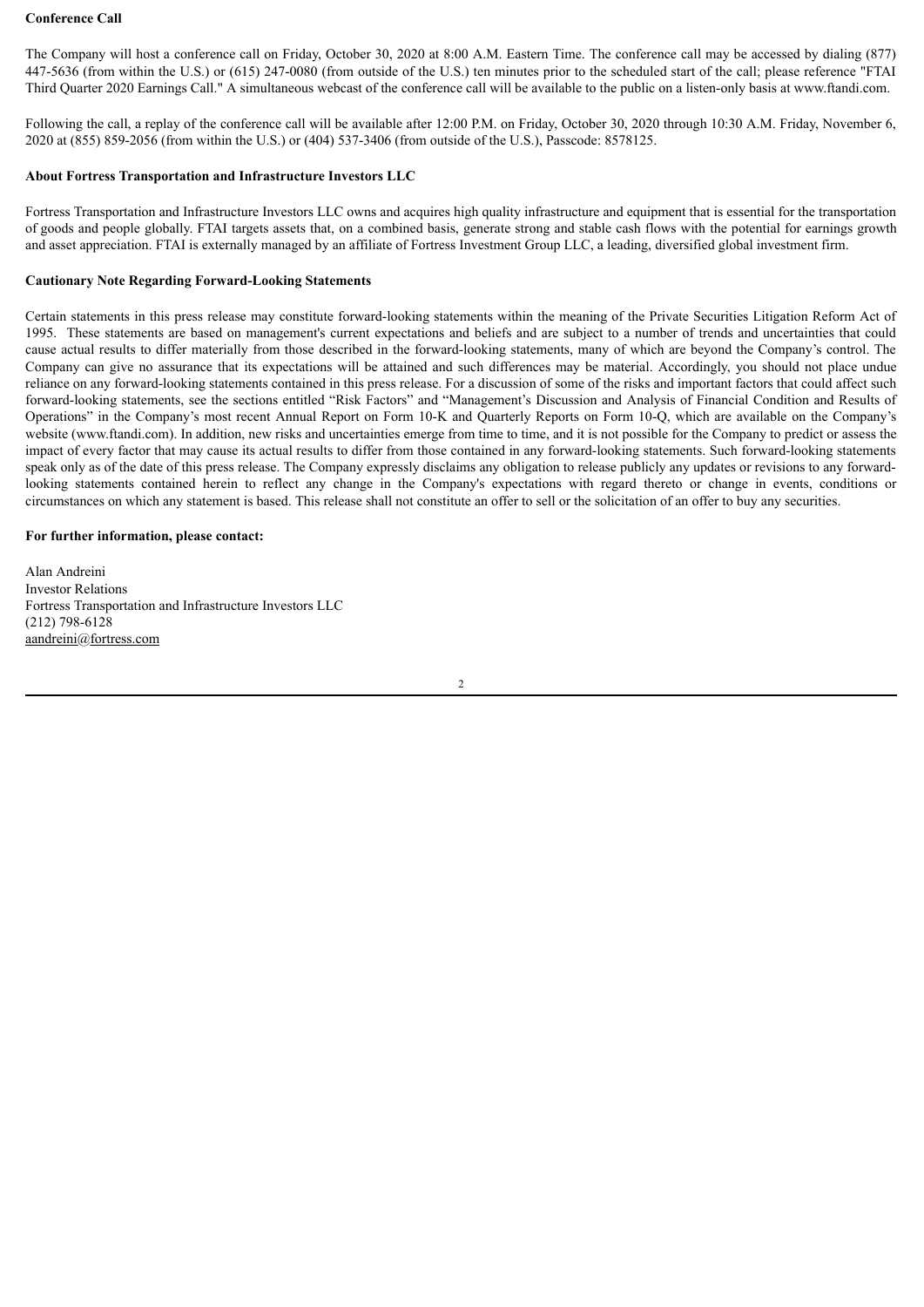

#### **Withholding Information for Withholding Agents**

This announcement is intended to be a qualified notice as provided in the Internal Revenue Code (the "Code") and the Regulations thereunder. For U.S. federal income tax purposes, the common dividend and the Series A Preferred and Series B Preferred dividends declared in October 2020 will be treated as a partnership distribution and guaranteed payments, respectively. For U.S. tax withholding purposes, the per share distribution components are as follows:

| <b>Common Distribution Components</b>             |     |         |
|---------------------------------------------------|-----|---------|
| Non-U.S. Long Term Capital Gain                   | \$. |         |
| U.S. Portfolio Interest Income $(1)$              |     | 0.10809 |
| U.S. Dividend Income $(2)$                        |     |         |
| Income Not from U.S. Sources $(3)$                |     | 0.22191 |
| U.S. Long Term Capital Gain (4)                   |     |         |
| Distribution Per Share                            | S   | 0.33000 |
| <b>Series A Preferred Distribution Components</b> |     |         |
| Guaranteed Payments <sup>(5)</sup>                |     | 0.51563 |
| Distribution Per Share                            |     | 0.51563 |
| <b>Series B Preferred Distribution Components</b> |     |         |
| Guaranteed Payments <sup>(5)</sup>                |     | 0.50000 |
| Distribution Per Share                            |     | 0.50000 |

- (1) Eligible for the U.S. portfolio interest exemption for any holder not considered a 10-percent shareholder under  $871(h)(3)(B)$  of the Code.
- (2) This income is subject to withholding under §1441 or §1442 of the Code.
- (3) This income is not subject to withholding under §1441, §1442 or §1446 of the Code.
- (4) U.S. Long Term Capital Gain attributable to the sale of a U.S. Real Property Holding Corporation. As a result, the gain will be treated as income that is effectively connected with a U.S. trade or business and be subject to withholding.
- (5) Brokers and nominees should treat this income as subject to withholding under §1441 or §1442 of the Code.

**For U.S. shareholders:** In computing your U.S. federal taxable income, you should not rely on this qualified notice, but should generally take into account your allocable share of the Company's taxable income as reported to you on your Schedule K-1.

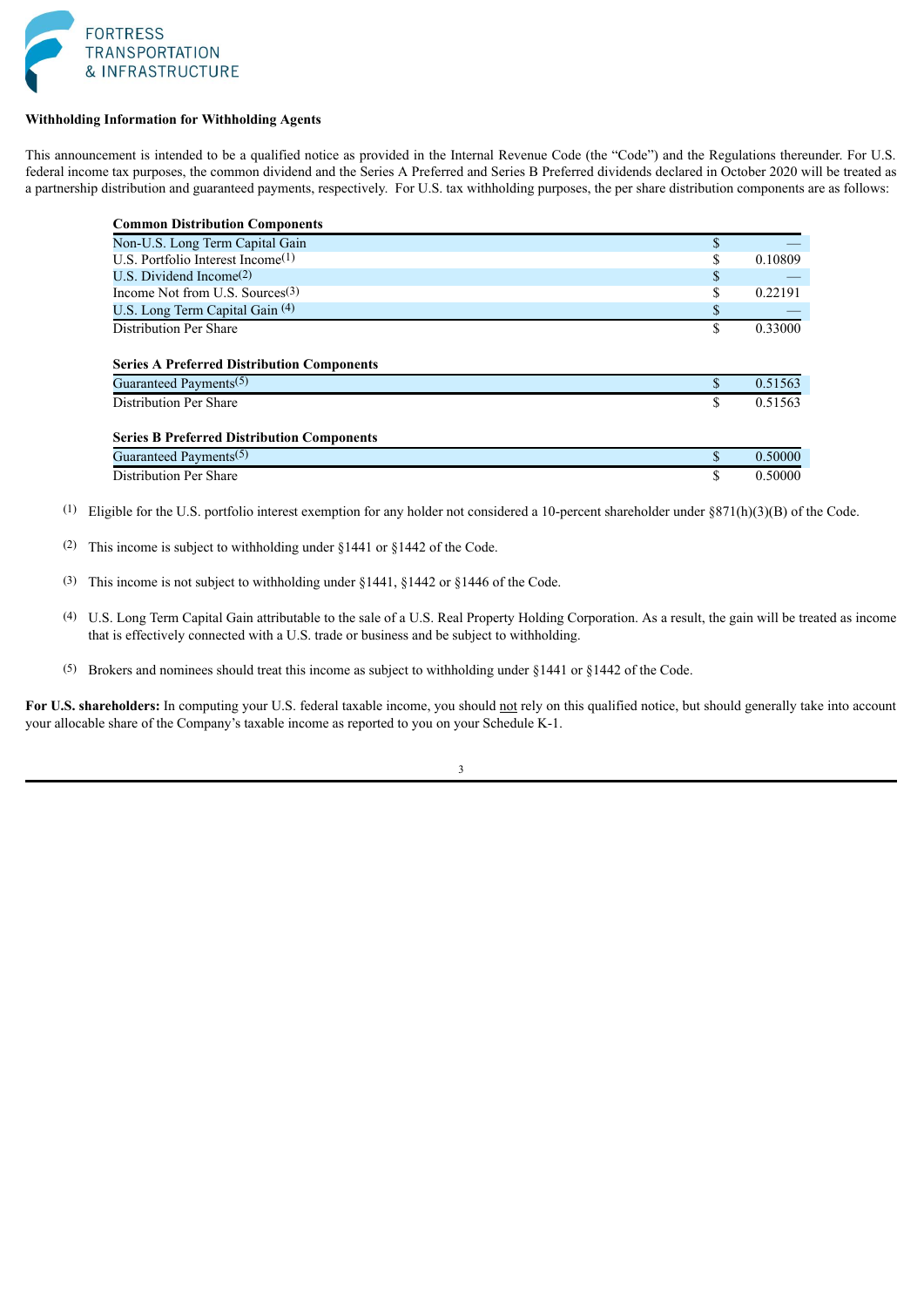#### **FORTRESS TRANSPORTATION AND INFRASTRUCTURE INVESTORS LLC CONSOLIDATED STATEMENTS OF OPERATIONS (Unaudited)**

*(Dollar amounts in thousands, except per share data)*

|                                                                                   | Three Months Ended September Nine Months Ended September<br>30, |            |                           |            |                           | 30,        |               |            |
|-----------------------------------------------------------------------------------|-----------------------------------------------------------------|------------|---------------------------|------------|---------------------------|------------|---------------|------------|
|                                                                                   |                                                                 | 2020       |                           | 2019       |                           | 2020       |               | 2019       |
| <b>Revenues</b>                                                                   |                                                                 |            |                           |            |                           |            |               |            |
| <b>Equipment leasing revenues</b>                                                 | $\mathbf S$                                                     | 69,799     | \$                        | 87,259     | S                         | 236,082    | \$            | 238,911    |
| Infrastructure revenues                                                           |                                                                 | 13,910     |                           | 65,441     |                           | 54,776     |               | 178,531    |
| <b>Total revenues</b>                                                             |                                                                 | 83,709     |                           | 152,700    |                           | 290.858    |               | 417,442    |
| <b>Expenses</b>                                                                   |                                                                 |            |                           |            |                           |            |               |            |
| Operating expenses                                                                |                                                                 | 23,128     |                           | 82,719     |                           | 81,144     |               | 222,812    |
| General and administrative                                                        |                                                                 | 4,241      |                           | 5,535      |                           | 13,292     |               | 13,270     |
| Acquisition and transaction expenses                                              |                                                                 | 2,442      |                           | 5,343      |                           | 9,297      |               | 9,125      |
| Management fees and incentive allocation to affiliate                             |                                                                 | 4,591      |                           | 7,378      |                           | 14,113     |               | 16,926     |
| Depreciation and amortization                                                     |                                                                 | 42,626     |                           | 43,265     |                           | 126,543    |               | 124,180    |
| Asset impairment                                                                  |                                                                 | 3,915      |                           |            |                           | 14,391     |               |            |
| Interest expense                                                                  |                                                                 | 26,904     |                           | 25,190     |                           | 71,559     |               | 71,318     |
| Total expenses                                                                    |                                                                 | 107,847    |                           | 169,430    |                           | 330,339    |               | 457,631    |
| Other (expense) income                                                            |                                                                 |            |                           |            |                           |            |               |            |
| Equity in losses of unconsolidated entities                                       |                                                                 | (2,501)    |                           | (974)      |                           | (5, 445)   |               | (1,527)    |
| (Loss) gain on sale of assets, net                                                |                                                                 | (1, 114)   |                           | 37,060     |                           | (2,165)    |               | 61,400     |
| Loss on extinguishment of debt                                                    |                                                                 |            |                           |            |                           | (4, 724)   |               |            |
| Interest income                                                                   |                                                                 | 58         |                           | 121        |                           | 121        |               | 452        |
| Other income                                                                      |                                                                 |            |                           | 1,131      |                           | 32         |               | 3,465      |
| Total other (expense) income                                                      |                                                                 | (3,557)    |                           | 37,338     |                           | (12, 181)  |               | 63,790     |
| (Loss) income from continuing operations before income taxes                      |                                                                 | (27, 695)  |                           | 20,608     |                           | (51,662)   |               | 23,601     |
| (Benefit from) provision for income taxes                                         |                                                                 | (2, 486)   |                           | 872        |                           | (6, 334)   |               | (1,189)    |
| Net (loss) income from continuing operations                                      |                                                                 | (25,209)   |                           | 19,736     |                           | (45,328)   |               | 24,790     |
| Net income from discontinued operations, net of income taxes                      |                                                                 |            |                           | 940        |                           | 1,331      |               | 1,883      |
| Net (loss) income                                                                 |                                                                 | (25,209)   |                           | 20,676     |                           | (43,997)   |               | 26,673     |
| Less: Net (loss) income attributable to non-controlling interests in consolidated |                                                                 |            |                           |            |                           |            |               |            |
| subsidiaries:                                                                     |                                                                 |            |                           |            |                           |            |               |            |
| Continuing operations                                                             |                                                                 | (3, 876)   |                           | (5, 111)   |                           | (12, 724)  |               | (13, 051)  |
| Discontinued operations                                                           |                                                                 |            |                           | 116        |                           |            |               | 101        |
| Dividends on preferred shares                                                     |                                                                 | 4,625      |                           |            |                           | 13,243     |               |            |
|                                                                                   |                                                                 |            |                           |            |                           |            |               |            |
| Net (loss) income attributable to shareholders                                    | \$                                                              | (25,958)   | $\pmb{\mathbb{S}}$        | 25,671     | S                         | (44, 516)  | $\mathbb S$   | 39,623     |
| (Loss) earnings per share:                                                        |                                                                 |            |                           |            |                           |            |               |            |
| <b>Basic</b>                                                                      |                                                                 |            |                           |            |                           |            |               |            |
| Continuing operations                                                             | \$                                                              | (0.30)     | \$                        | 0.29       | $\mathbf S$               | (0.53)     | \$            | 0.44       |
| Discontinued operations                                                           | \$                                                              |            | \$                        | 0.01       | \$                        | 0.02       | $\mathcal{S}$ | 0.02       |
| <b>Diluted</b>                                                                    |                                                                 |            |                           |            |                           |            |               |            |
| Continuing operations                                                             | \$                                                              | (0.30)     | \$                        | 0.29       | $\mathbf{s}$              | (0.53)     | \$            | 0.44       |
| Discontinued operations                                                           | \$                                                              |            | $\boldsymbol{\mathsf{S}}$ | 0.01       | $\boldsymbol{\mathsf{s}}$ | 0.02       | \$            | 0.02       |
| Weighted average shares outstanding:                                              |                                                                 |            |                           |            |                           |            |               |            |
| Basic                                                                             |                                                                 | 86,022,302 |                           | 85,996,067 |                           | 86,013,485 |               | 85,990,131 |
| Diluted                                                                           |                                                                 | 86,022,302 |                           | 86,005,604 |                           | 86,013,485 |               | 86,013,539 |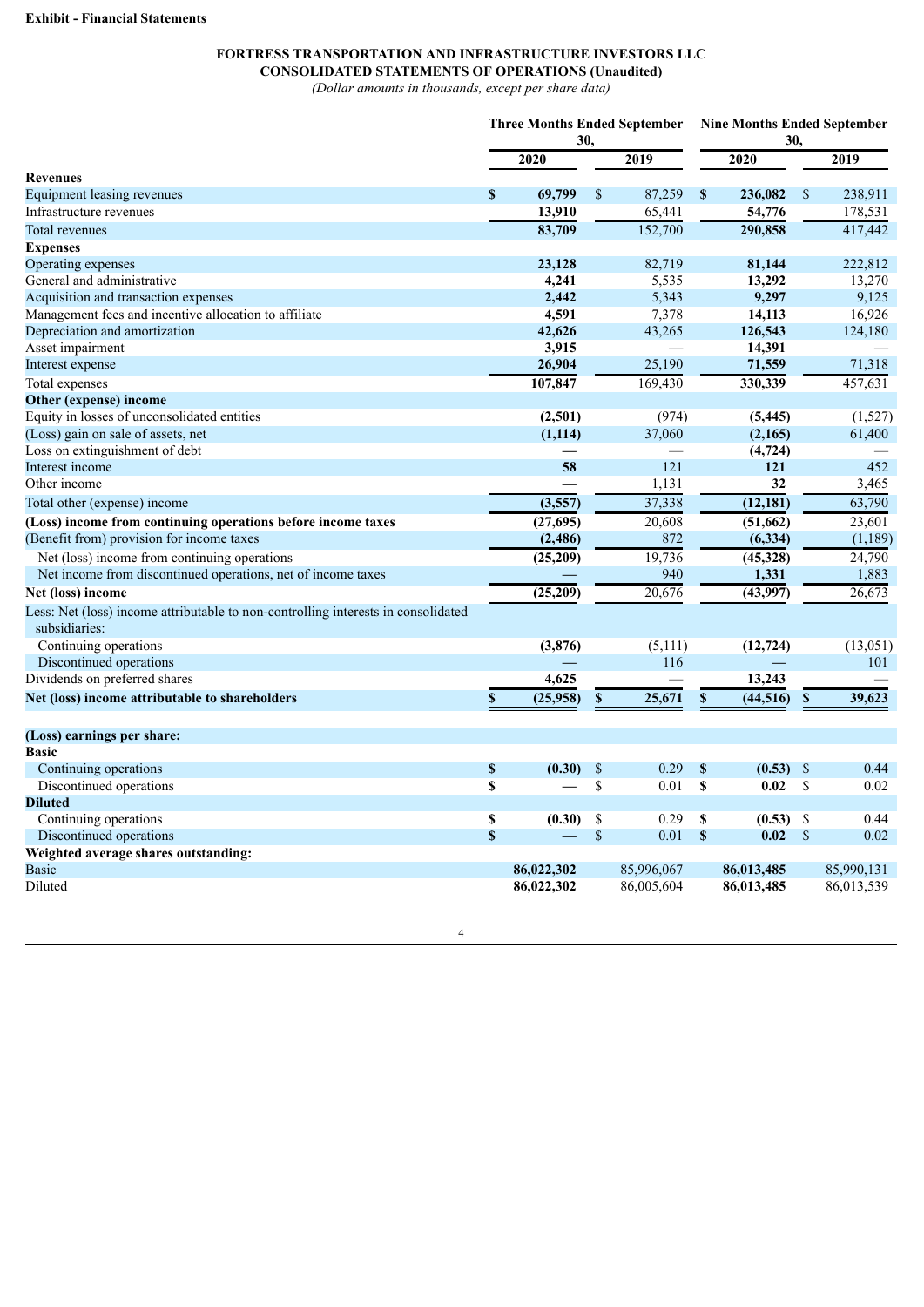## **FORTRESS TRANSPORTATION AND INFRASTRUCTURE INVESTORS LLC**

**CONSOLIDATED BALANCE SHEETS (Unaudited)**

*(Dollar amounts in thousands, except per share data)*

|                                                                                                                    |              | (Unaudited)<br>September 30,<br>2020 |                 | December 31,<br>2019 |
|--------------------------------------------------------------------------------------------------------------------|--------------|--------------------------------------|-----------------|----------------------|
| <b>Assets</b>                                                                                                      |              |                                      |                 |                      |
| Cash and cash equivalents                                                                                          | $\mathbf S$  | 119,799                              | $\mathcal{S}$   | 226,512              |
| Restricted cash                                                                                                    |              | 43,607                               |                 | 16,005               |
| Accounts receivable, net                                                                                           |              | 78,054                               |                 | 49,470               |
| Leasing equipment, net                                                                                             |              | 1,703,498                            |                 | 1,707,059            |
| Operating lease right-of-use assets, net                                                                           |              | 62,588                               |                 | 37,466               |
| Finance leases, net                                                                                                |              | 13,189                               |                 | 8,315                |
| Property, plant, and equipment, net                                                                                |              | 917,872                              |                 | 732,109              |
| <b>Investments</b>                                                                                                 |              | 158,215                              |                 | 180,550              |
| Intangible assets, net                                                                                             |              | 21,142                               |                 | 27,692               |
| Goodwill                                                                                                           |              | 122,735                              |                 | 122,639              |
| Other assets                                                                                                       |              | 134,631                              |                 | 129,105              |
| Total assets                                                                                                       | S            | 3,375,330                            | \$              | 3,236,922            |
|                                                                                                                    |              |                                      |                 |                      |
| <b>Liabilities</b>                                                                                                 |              |                                      |                 |                      |
| Accounts payable and accrued liabilities                                                                           | $\mathbf{s}$ | 88,050                               | $\mathcal{S}$   | 144,855              |
| Debt, net                                                                                                          |              | 1,801,573                            |                 | 1,420,928            |
| Maintenance deposits                                                                                               |              | 154,661                              |                 | 208,944              |
| Security deposits                                                                                                  |              | 35,836                               |                 | 45,252               |
| Operating lease liabilities                                                                                        |              | 62,209                               |                 | 36,968               |
| Other liabilities                                                                                                  |              | 32,154                               |                 | 41,118               |
| <b>Total liabilities</b>                                                                                           | S            | 2,174,483                            | \$              | 1,898,065            |
| Commitments and contingencies                                                                                      |              |                                      |                 |                      |
| <b>Equity</b>                                                                                                      |              |                                      |                 |                      |
| Common shares (\$0.01 par value per share; 2,000,000,000 shares authorized; 85,617,146 and 84,917,448 shares       |              |                                      |                 |                      |
| issued and outstanding as of September 30, 2020 and December 31, 2019, respectively)                               | \$           | 856                                  | <sup>\$</sup>   | 849                  |
| Preferred shares (\$0.01 par value per share; 200,000,000 shares authorized; 9,120,000 and 8,050,000 shares issued |              |                                      |                 |                      |
| and outstanding as of September 30, 2020 and December 31, 2019, respectively)                                      |              | 91                                   |                 | 81                   |
| Additional paid in capital                                                                                         |              | 1,130,121                            |                 | 1,110,122            |
| Retained earnings                                                                                                  |              | 60,760                               |                 | 190,453              |
| Accumulated other comprehensive (loss) income                                                                      |              | (16, 450)                            |                 | 372                  |
| Shareholders' equity                                                                                               |              | 1,175,378                            |                 | 1,301,877            |
| Non-controlling interest in equity of consolidated subsidiaries                                                    |              | 25,469                               |                 | 36,980               |
| Total equity                                                                                                       |              | 1,200,847                            |                 | 1,338,857            |
| Total liabilities and equity                                                                                       | \$           | 3,375,330                            | $\overline{\$}$ | 3,236,922            |
|                                                                                                                    |              |                                      |                 |                      |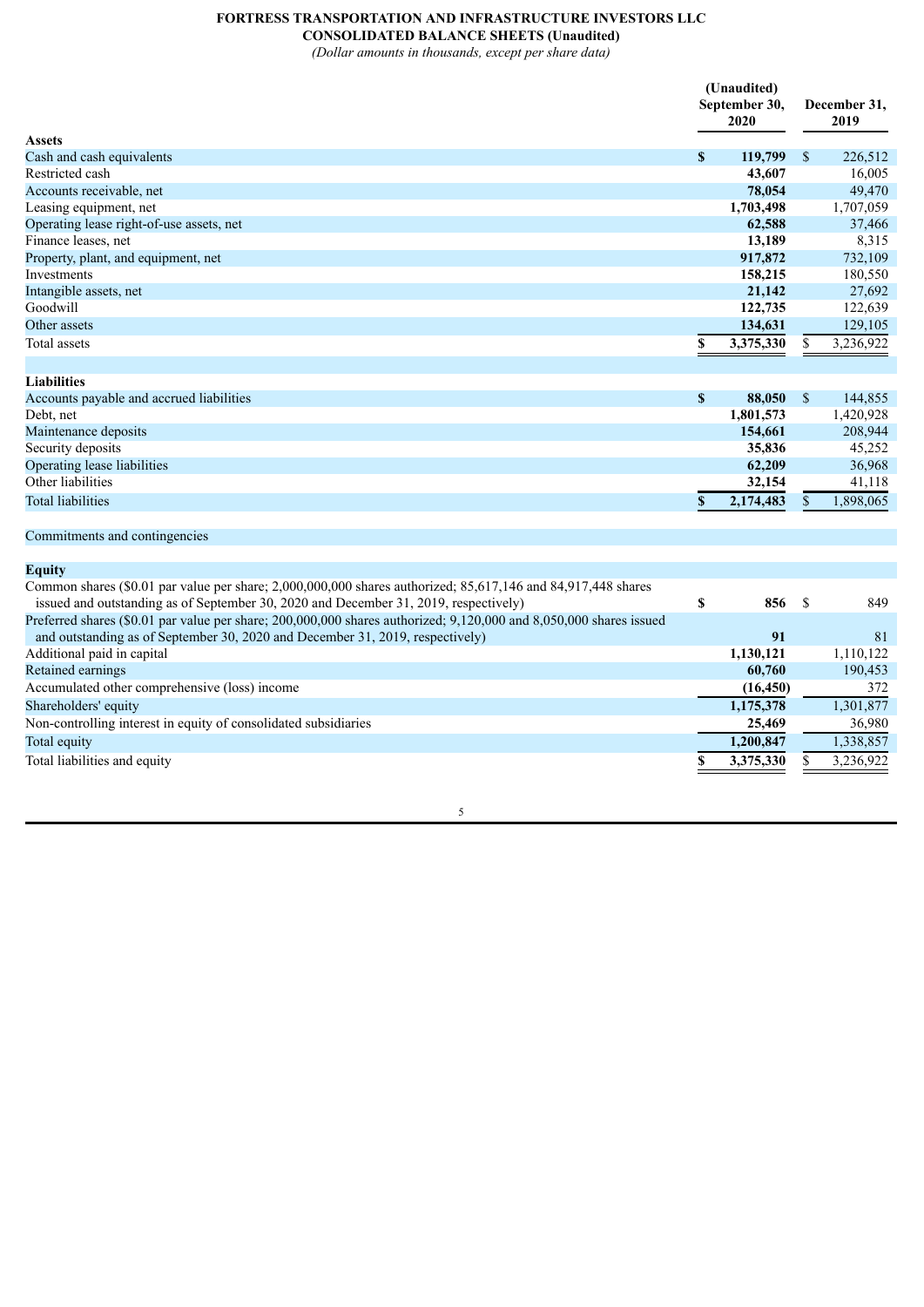# **FORTRESS TRANSPORTATION AND INFRASTRUCTURE INVESTORS LLC**

**CONSOLIDATED STATEMENTS OF CASH FLOWS (Unaudited)**

*(Dollar amounts in thousands, unless otherwise noted)*

|                                                                                              | <b>Nine Months Ended September</b><br>30, |                          |            |  |  |
|----------------------------------------------------------------------------------------------|-------------------------------------------|--------------------------|------------|--|--|
|                                                                                              |                                           | 2020                     | 2019       |  |  |
| Cash flows from operating activities:                                                        |                                           |                          |            |  |  |
| Net (loss) income                                                                            | \$                                        | $(43,997)$ \$            | 26,673     |  |  |
| Adjustments to reconcile net (loss) income to net cash provided by operating activities:     |                                           |                          |            |  |  |
| Equity in losses of unconsolidated entities                                                  |                                           | 5,445                    | 1,527      |  |  |
| Gain on sale of subsidiaries                                                                 |                                           | (1, 331)                 |            |  |  |
| Loss (gain) on sale of assets, net                                                           |                                           | 2,165                    | (61, 416)  |  |  |
| Security deposits and maintenance claims included in earnings                                |                                           | (12, 275)                | (3,863)    |  |  |
| Loss on extinguishment of debt                                                               |                                           | 4,724                    |            |  |  |
| Equity-based compensation                                                                    |                                           | 1,323                    | 1,604      |  |  |
| Depreciation and amortization                                                                |                                           | 126,543                  | 125,877    |  |  |
| Asset impairment                                                                             |                                           | 14,391                   |            |  |  |
| Change in current and deferred income taxes                                                  |                                           | (7, 374)                 | (1,906)    |  |  |
| Change in fair value of non-hedge derivative                                                 |                                           | 181                      | 4,130      |  |  |
| Amortization of lease intangibles and incentives                                             |                                           | 23,394                   | 24,008     |  |  |
| Amortization of deferred financing costs                                                     |                                           | 6,156                    | 5,995      |  |  |
| Bad debt expense                                                                             |                                           | 1,997                    | 3,139      |  |  |
| Other                                                                                        |                                           | 1,152                    | 748        |  |  |
| Change in:                                                                                   |                                           |                          |            |  |  |
| Accounts receivable                                                                          |                                           | (43, 014)                | (16,002)   |  |  |
| Other assets                                                                                 |                                           | 1,253                    | (15, 128)  |  |  |
| Accounts payable and accrued liabilities                                                     |                                           | (32, 415)                | 2,101      |  |  |
| Management fees payable to affiliate                                                         |                                           | (20,965)                 | 8,961      |  |  |
| Other liabilities                                                                            |                                           | 1,040                    | (13, 735)  |  |  |
| Net cash provided by operating activities                                                    |                                           | 28,393                   | 92,713     |  |  |
| Cash flows from investing activities:                                                        |                                           |                          |            |  |  |
| Investment in unconsolidated entities                                                        |                                           | (4, 407)                 | (13,500)   |  |  |
| Principal collections on finance leases                                                      |                                           | 7,001                    | 13,094     |  |  |
| Acquisition of leasing equipment                                                             |                                           | (252, 859)               | (287, 508) |  |  |
| Acquisition of property, plant and equipment                                                 |                                           | (209, 662)               | (243,707)  |  |  |
| Acquisition of lease intangibles                                                             |                                           | 1,997                    | (101)      |  |  |
| Purchase deposits for acquisitions                                                           |                                           | (5,320)                  | (45, 852)  |  |  |
| Proceeds from sale of leasing equipment                                                      |                                           | 53,707                   | 166,290    |  |  |
| Proceeds from sale of property, plant and equipment                                          |                                           |                          | 7          |  |  |
| Return of capital distributions from unconsolidated entities                                 |                                           |                          | 1,424      |  |  |
| Return of deposit on sale of engine                                                          |                                           | 2,350                    |            |  |  |
| Net cash used in investing activities                                                        | \$                                        | \$<br>(407, 193)         | (409, 853) |  |  |
|                                                                                              |                                           |                          |            |  |  |
| Cash flows from financing activities:                                                        |                                           |                          |            |  |  |
| Proceeds from debt                                                                           | \$                                        | 883,981<br>$\mathcal{S}$ | 568,704    |  |  |
| Repayment of debt                                                                            |                                           | (495, 991)               | (218, 934) |  |  |
| Payment of deferred financing costs                                                          |                                           | (20, 416)                | (31, 585)  |  |  |
| Receipt of security deposits                                                                 |                                           | 1,564                    | 5,802      |  |  |
| Return of security deposits                                                                  |                                           | (3, 815)                 | (368)      |  |  |
| Receipt of maintenance deposits                                                              |                                           | 25,102                   | 49,356     |  |  |
| Release of maintenance deposits                                                              |                                           | (12, 429)                | (23, 822)  |  |  |
| Proceeds from issuance of preferred shares, net of underwriter's discount and issuance costs |                                           | 20,223                   | 82,888     |  |  |
| Purchase of non-controlling interest                                                         |                                           | (110)                    |            |  |  |
| Cash dividends - common shares                                                               |                                           | (85, 177)                | (85, 154)  |  |  |
| Cash dividends - preferred shares                                                            |                                           | (13,243)                 |            |  |  |
| Net cash provided by financing activities                                                    | \$                                        | \$<br>299,689            | 346,887    |  |  |
| Net (decrease) increase in cash and cash equivalents and restricted cash                     |                                           | (79, 111)                | 29,747     |  |  |
| Cash and cash equivalents and restricted cash, beginning of period                           |                                           | 242,517                  | 120,837    |  |  |
|                                                                                              |                                           |                          |            |  |  |
| Cash and cash equivalents and restricted cash, end of period                                 | \$                                        | \$<br>163,406            | 150,584    |  |  |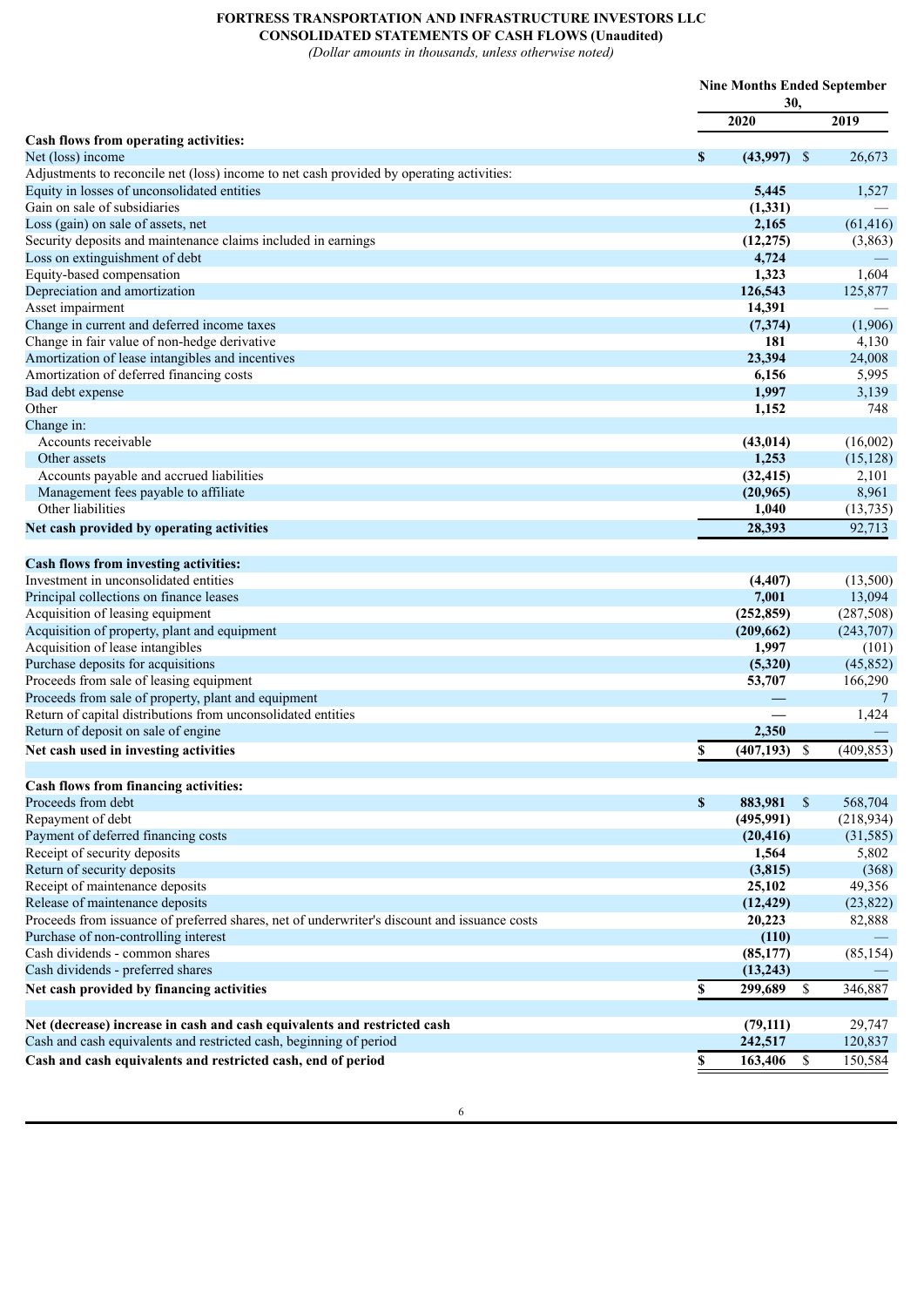#### **Key Performance Measures**

The Chief Operating Decision Maker ("CODM") utilizes Adjusted EBITDA as our key performance measure.

Adjusted EBITDA provides the CODM with the information necessary to assess operational performance, as well as make resource and allocation decisions. Adjusted EBITDA is defined as net income (losses) attributable to shareholders from continuing operations, adjusted (a) to exclude the impact of provision for income taxes, equity-based compensation expense, acquisition and transaction expenses, losses on the modification or extinguishment of debt and capital lease obligations, changes in fair value of non-hedge derivative instruments, asset impairment charges, incentive allocations, depreciation and amortization expense, and interest expense, (b) to include the impact of our pro-rata share of Adjusted EBITDA from unconsolidated entities, and (c) to exclude the impact of equity in earnings (losses) of unconsolidated entities and the non-controlling share of Adjusted EBITDA.

The following table sets forth a reconciliation of net (loss) income attributable to shareholders from continuing operations to Adjusted EBITDA for the three and nine months ended September 30, 2020 and 2019:

|                                                                             | <b>Three Months Ended</b><br>September 30, |          |    |         | <b>Nine Months Ended</b><br>September 30, |           |   |         |  |
|-----------------------------------------------------------------------------|--------------------------------------------|----------|----|---------|-------------------------------------------|-----------|---|---------|--|
| (in thousands)                                                              |                                            | 2020     |    | 2019    |                                           | 2020      |   | 2019    |  |
| Net (loss) income attributable to shareholders from continuing operations   | S.                                         | (25,958) | \$ | 24,847  | \$                                        | (45, 847) | S | 37,841  |  |
| Add: (Benefit from) provision for income taxes                              |                                            | (2,486)  |    | 872     |                                           | (6,334)   |   | (1,189) |  |
| Add: Equity-based compensation expense                                      |                                            | 621      |    | 405     |                                           | 1,323     |   | 1,166   |  |
| Add: Acquisition and transaction expenses                                   |                                            | 2,442    |    | 5,343   |                                           | 9,297     |   | 9,125   |  |
| Add: Losses on the modification or extinguishment of debt and capital lease |                                            |          |    |         |                                           |           |   |         |  |
| obligations                                                                 |                                            |          |    |         |                                           | 4,724     |   |         |  |
| Add: Changes in fair value of non-hedge derivative instruments              |                                            |          |    | 4,380   |                                           | 181       |   | 4,130   |  |
| Add: Asset impairment charges                                               |                                            | 3,915    |    |         |                                           | 14,391    |   |         |  |
| Add: Incentive allocations                                                  |                                            |          |    | 3,736   |                                           |           |   | 6,109   |  |
| Add: Depreciation and amortization expense $(1)$                            |                                            | 52,532   |    | 49,985  |                                           | 149,937   |   | 148,188 |  |
| Add: Interest expense                                                       |                                            | 26,904   |    | 25,190  |                                           | 71,559    |   | 71,318  |  |
| Add: Pro-rata share of Adjusted EBITDA from unconsolidated entities $(2)$   |                                            | 120      |    | (801)   |                                           | (167)     |   | (895)   |  |
| Less: Equity in losses of unconsolidated entities                           |                                            | 2,501    |    | 974     |                                           | 5,445     |   | 1,527   |  |
| Less: Non-controlling share of Adjusted EBITDA (3)                          |                                            | (1,955)  |    | (2,928) |                                           | (7,406)   |   | (7,866) |  |
| <b>Adjusted EBITDA (non-GAAP)</b>                                           |                                            | 58,636   |    | 112,003 |                                           | 197,103   |   | 269,454 |  |

(1) Includes the following items for the three months ended September 30, 2020 and 2019: (i) depreciation and amortization expense of \$42,626 and \$43,265, (ii) lease intangible amortization of \$953 and \$1,072 and (iii) amortization for lease incentives of \$8,953 and \$5,648, respectively. Includes the following items for the nine months ended September 30, 2020 and 2019: (i) depreciation and amortization expense of \$126,543 and \$124,180, (ii) lease intangible amortization of \$3,016 and \$5,736 and (iii) amortization for lease incentives of \$20,378 and \$18,272, respectively.

- (2) Includes the following items for the three months ended September 30, 2020 and 2019: (i) net loss of  $\$(2,590)$  and  $\$(1,096)$ , (ii) interest expense of \$367 and \$30, (iii) depreciation and amortization expense of \$1,389 and \$265, (iv) acquisition and transaction expenses of \$(79) and \$0 and (v) changes in fair value of non-hedge derivatives of \$1,033 and \$0, respectively. Includes the following items for the nine months ended September 30, 2020 and 2019: (i) net loss of  $\frac{6}{5}$ (5,593) and  $\frac{6}{1}$ ,793), (ii) interest expense of \$848 and \$101, (iii) depreciation and amortization expense of \$3,797 and \$797, (iv) acquisition and transaction expenses of \$533 and \$0 and (v) changes in fair value of non-hedge derivatives of \$248 and \$0, respectively.
- (3) Includes the following items for the three months ended September 30, 2020 and 2019: (i) equity-based compensation of \$97 and \$57, (ii) provision for income taxes of \$1 and \$12, (iii) interest expense of \$322 and \$813, (iv) depreciation and amortization expense of \$1,535 and \$1,261 and (v) changes in fair value of non-hedge derivative instruments of \$0 and \$785, respectively. Includes the following items for the nine months ended September 30, 2020 and 2019: (i) equity based compensation of \$196 and \$176, (ii) provision for income taxes of \$44 and \$38, (iii) interest expense of \$1,553 and \$2,758, (iv) depreciation and amortization expense of \$4,583 and \$3,633, (v) changes in fair value of non-hedge derivative instruments of \$38 and \$1,261 and (vi) loss on extinguishment of debt of \$992 and \$0, respectively.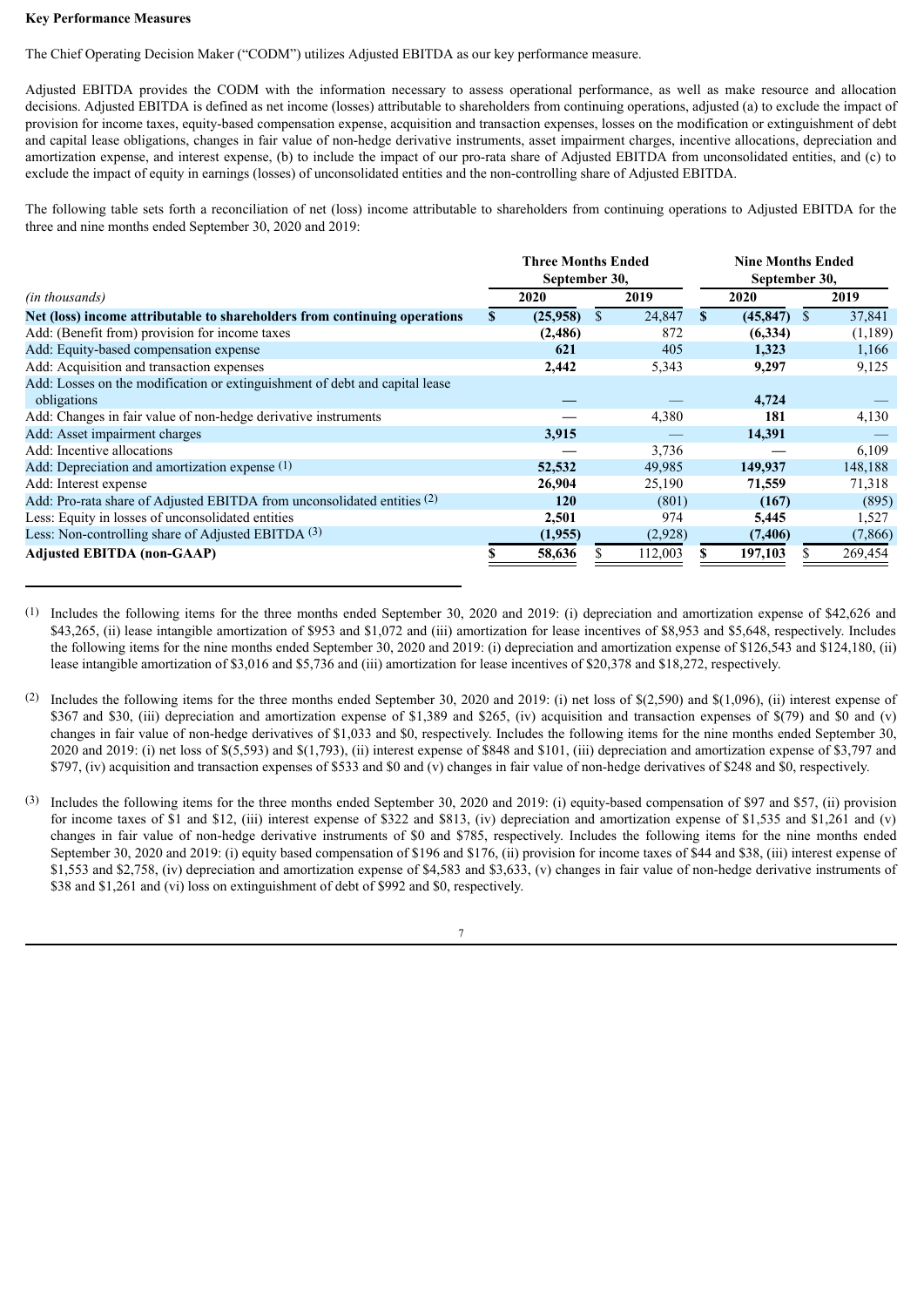The Company uses Funds Available for Distribution ("FAD") in evaluating its ability to meet its stated dividend policy. FAD is not a financial measure in accordance with GAAP. The GAAP measure most directly comparable to FAD is net cash provided by operating activities. The Company believes FAD is a useful metric for investors and analysts for similar purposes.

The Company defines FAD as: Net Cash Provided by Operating Activities plus principal collections on finance leases, proceeds from sale of assets, and return of capital distributions from unconsolidated entities, less required payments on debt obligations and capital distributions to non-controlling interest, and excluding changes in working capital.

The following table sets forth a reconciliation of Net Cash Provided by Operating Activities to FAD for the nine months ended September 30, 2020 and 2019:

|                                                                   | <b>Nine Months Ended September</b> |         |  |           |  |  |
|-------------------------------------------------------------------|------------------------------------|---------|--|-----------|--|--|
|                                                                   |                                    | 30.     |  |           |  |  |
| (in thousands)                                                    |                                    | 2020    |  | 2019      |  |  |
| <b>Net Cash Provided by Operating Activities</b>                  |                                    | 28.393  |  | 92.713    |  |  |
| Add: Principal Collections on Finance Leases                      |                                    | 7.001   |  | 13,094    |  |  |
| Add: Proceeds from Sale of Assets                                 |                                    | 53,707  |  | 166,297   |  |  |
| Add: Return of Capital Distributions from Unconsolidated Entities |                                    |         |  | 1.424     |  |  |
| Less: Required Payments on Debt Obligations (1)                   |                                    |         |  | (29, 513) |  |  |
| Less: Capital Distributions to Non-Controlling Interest           |                                    |         |  |           |  |  |
| Exclude: Changes in Working Capital                               |                                    | 94,101  |  | 33,803    |  |  |
| <b>Funds Available for Distribution (FAD)</b>                     |                                    | 183,202 |  | 277,818   |  |  |

(1) Required payments on debt obligations for the nine months ended September 30, 2020 exclude repayments of \$220,000 for the Revolving Credit Facility, \$144,200 for the Series 2016 Bonds, \$50,262 for the Jefferson Revolver, \$45,520 for the Series 2012 Bonds and \$36,009 for the FTAI Pride Credit Agreement and for the nine months ended September 30, 2019 exclude repayments of \$175,000 for the Revolving Credit Facility and \$14,421 for the CMQR Credit Agreement.

The following tables set forth a reconciliation of Net Cash Used in Operating Activities to FAD for the three months ended September 30, 2020:

|                                                                    | Three Months Ended September 30, 2020 |                      |                |       |                                  |          |  |              |  |  |  |
|--------------------------------------------------------------------|---------------------------------------|----------------------|----------------|-------|----------------------------------|----------|--|--------------|--|--|--|
| (in thousands)                                                     |                                       | Equipment<br>Leasing | Infrastructure |       | Corporate<br>and<br><b>Other</b> |          |  | <b>Total</b> |  |  |  |
| <b>Funds Available for Distribution (FAD)</b>                      |                                       | 74,521               |                | (297) |                                  | (34,368) |  | 39,856       |  |  |  |
| Less: Principal Collections on Finance Leases                      |                                       |                      |                |       |                                  |          |  | (3,681)      |  |  |  |
| Less: Proceeds from Sale of Assets                                 |                                       |                      |                |       |                                  |          |  | (16,020)     |  |  |  |
| Less: Return of Capital Distributions from Unconsolidated Entities |                                       |                      |                |       |                                  |          |  |              |  |  |  |
| Add: Required Payments on Debt Obligations                         |                                       |                      |                |       |                                  |          |  |              |  |  |  |
| Add: Capital Distributions to Non-Controlling Interest             |                                       |                      |                |       |                                  |          |  |              |  |  |  |
| Include: Changes in Working Capital                                |                                       |                      |                |       |                                  |          |  | (36, 414)    |  |  |  |
| <b>Net Cash Used in Operating Activities</b>                       |                                       |                      |                |       |                                  |          |  | (16, 259)    |  |  |  |

The following tables set forth a reconciliation of Net Cash Provided by Operating Activities to FAD for the nine months ended September 30, 2020: